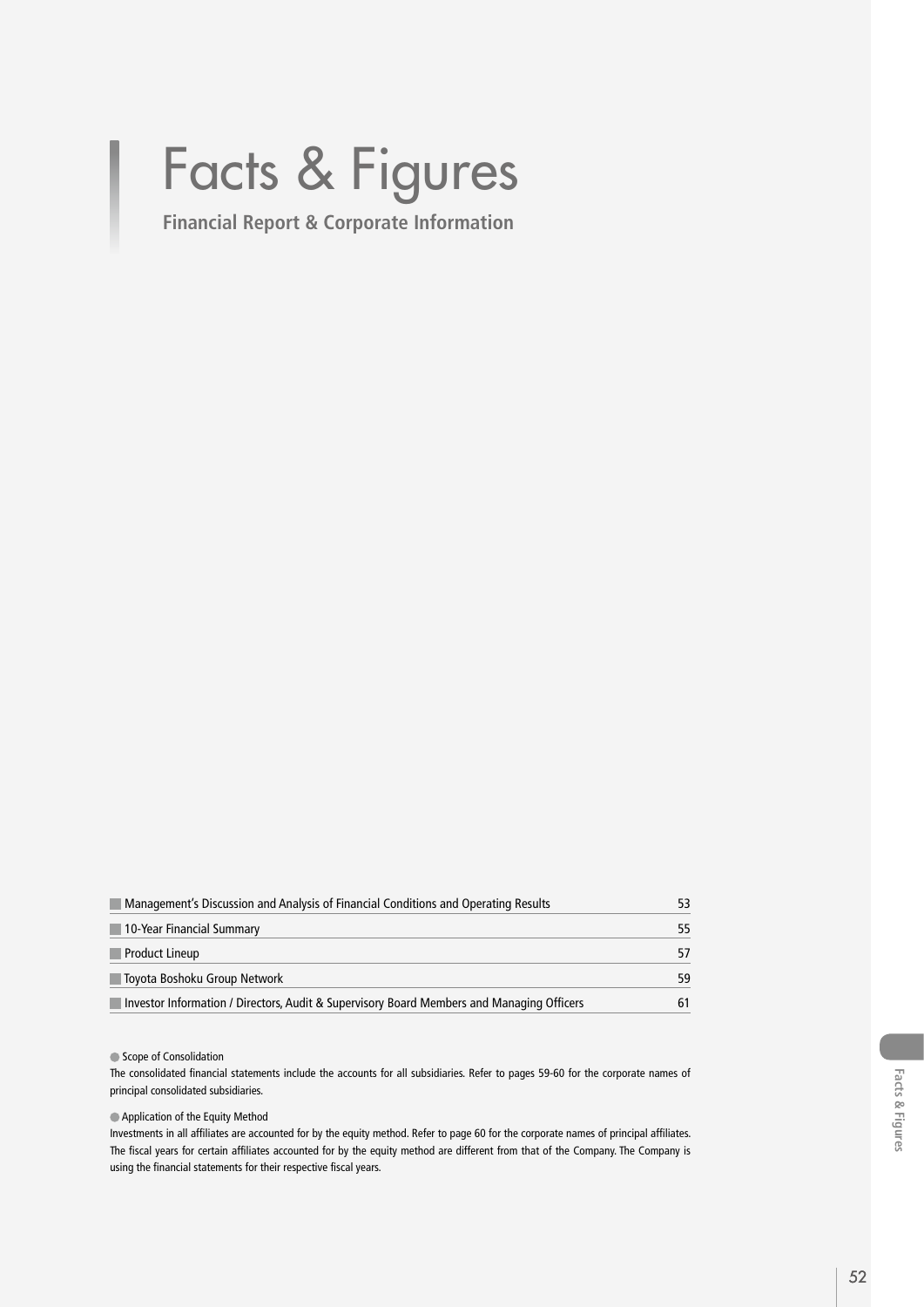# **Management's Discussion and Analysis of Financial Conditions and Operating Results**

## **Overview of fiscal year**

In the automobile industry during the fiscal year under review (year ended March 31, 2015), despite growth in production volume in the United States, difficult conditions continued in other regions, beginning with emerging countries. In Japan, lingering concern over the impact of a reactionary decline is leading to ongoing uncertainties.

Amid these conditions, the Toyota Boshoku group made companywide efforts to raise corporate value based on our "Quantum Leap" spirit, while in 2014 we marked a decade since the merger among three automotive interior components manufacturers, namely Toyoda Boshoku Corporation, Araco Corporation and Takanichi Co., Ltd. Moreover, in line with our aim of becoming the world's leading seat supplier, Toyota Boshoku Corporation, together with Aisin Seiki Co., Ltd. and SHIROKI Corporation, formed a basic agreement through which Toyota Boshoku will acquire the mechanical seat frame component business operated by those two companies.

Regarding technology development, we secured orders for and began production of key components for fuel cells fitted in Toyota Motor Corporation's MIRAI vehicle by using a production method that applies the high-precision, high-speed stamping technologies that represent one of Toyota Boshoku's core technologies. Additionally, we expanded the adoption of our seats to the new model LEXUS by promoting development that uses the Foam in Place Method, which attains a balance between design and holding properties. Meanwhile, Toyota Boshoku and DENSO Corporation jointly developed Premium, a high-performance clean air filter. This filter is outstanding in terms of dust removal in response to PM2.5 (fine particulate matter) as well as deodorising and antibacterial functions. Also, our railway seats installed on the Gran Class car of the JR Hokuriku Shinkansen (bullet train) are earning high acclaim from customers.

Toyota Boshoku also made progress in strengthening our production structure. To assure our competiveness in seat covers, we separated and relocated sewing processes to new production bases



as we strived to optimise our production bases. We have already commenced production at TB Sewtech Turkey, Toyota Boshoku Lao and Heyuan Toyota Boshoku Automotive Parts in China. In April 2015, Toyota Boshoku also established TB Sewtech Argentina (presently Sewtech Argentina). At TBAI Poland, we newly adopted a unit-type conveyor that enables the conveyor length to be easily shortened to respond to fluctuations in production volume, and by doing so, we raised production efficiency.

Due to such factors as increased unit production in The Americas and the impact of exchange rates, consolidated net sales of the Toyota Boshoku group increased 87,102 million yen (7.1%) to 1,305,502 million yen.

#### **Operating income**

Despite such income-reducing factors as the impact of product price fluctuations as well as the impact of the launch of products, operating income increased 3,570 million yen (12.4%) to 32,393 million yen due to such factors as the implementation of rationalisation measures.

#### **Non-operating income (expenses) and Ordinary income**

Non-operating income decreased 3,091 million yen (18.9%) from the previous fiscal year to 13,236 million yen due to a decrease in insurance proceeds.

Non-operating expenses decreased 318 million yen (6.5%) to 4,538 million yen due to a decrease in depreciation.

As a result, ordinary income amounted to 41,091 million yen and the ordinary income margin was 3.1%.

#### **Extraordinary income or loss, Income taxes and Income taxes–deferred**

An extraordinary loss of 16,256 million yen was mainly recorded due to such factors as an impairment loss on noncurrent assets in The Americas and Europe & Africa regions.



\*Adjusted amounts for transactions among regions are not included.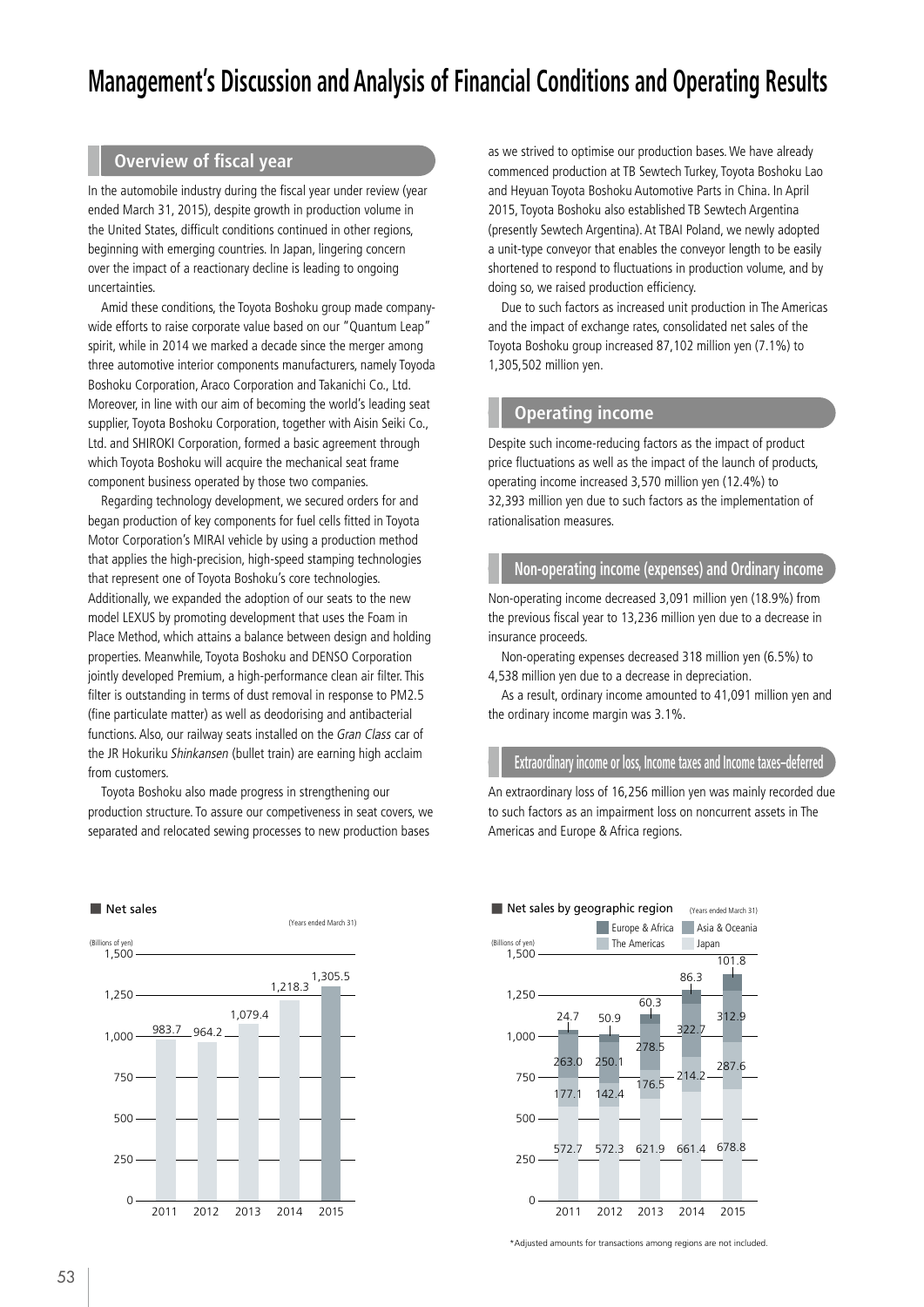Income taxes and income taxes–deferred decreased 274 million yen (1.9%) to 14,387 million yen. The ratio of income before income taxes and minority interest increased from 41.4% in the previous fiscal year to 57.9%.

#### **Minority interest in net income of subsidiaries**

Minority interest in net income of subsidiaries decreased 2,906 million yen (35.7%) to 5,242 million yen due mainly to a decline in profits at consolidated subsidiaries in Asia & Oceania.

#### **Net income**

Net income decreased 7,406 million yen (58.7%) to 5,204 million yen from the previous fiscal year. Net income per share was 28.08 yen.

## **Assets, Liabilities and Net assets**

Total assets at fiscal year-end increased 60,672 million yen to 719,680 million yen from the previous fiscal year-end due to an increase in notes and accounts receivable—trade and a rise in property, plant and equipment along with an increase in capital investment.

On the other hand, total liabilities increased 45,716 million yen from the end of the previous fiscal year to 455,642 million yen owing to a rise in notes and accounts payable—trade.

Total net assets increased 14,956 million yen from the end of the previous fiscal year to 264,038 million yen. This was due mainly to an increase in foreign currency translation adjustment accompanying the progression of the weakening of the yen.

# **Cash flow**

Net cash provided by operating activities amounted to 65,536 million yen. Despite such cash-decreasing factors as income taxes

#### ■ Operating income



paid of 11,678 million yen and a decrease in notes and accounts payable—trade of 3,926 million yen, the increase in cash resulted mainly from income before income taxes of 24,834 million yen and depreciation and amortisation of 40,121 million yen.

Net cash used in investing activities was 51,615 million yen. Despite such cash-increasing factors as proceeds from sales of property, plant and equipment of 2,849 million yen and proceeds from withdrawal of time deposits of 1,306 million yen, this was due to such cash outflows as purchase of property, plant and equipment of 54,962 million yen and payments into time deposits of 1,228 million yen.

Net cash provided by financing activities was 516 million yen. Despite such cash-reducing factors as repayments of long-term loans payable of 6,677 million yen, cash increased due mainly to a net increase in short-term loans payable of 9,036 million yen.

# **Capital expenditures**

During the fiscal year under review, total capital expenditures amounted to 50,190 million yen and these investments were concentrated on measures for new products and for rationalising and upgrading production facilities. These consisted mainly of capital expenditures in Japan as well as The Americas and China.

Capital expenditures in Japan amounted to 14,336 million yen and were for measures for new products and for rationalising and upgrading production facilities.

Capital expenditures in The Americas amounted to 9,437 million yen and were mainly for measures for new products and for rationalising and upgrading production facilities.

Capital expenditures in Asia & Oceania amounted to 18,481 million yen and were mainly for measures for new products, rationalising and upgrading production facilities and for the construction of Shenyang Toyota Boshoku Automotive Parts' new plant.

Capital expenditures in Europe & Africa were 7,934 million yen and were mainly for measures for new products and rationalising and upgrading production facilities.



#### ■ Net income/Return on equity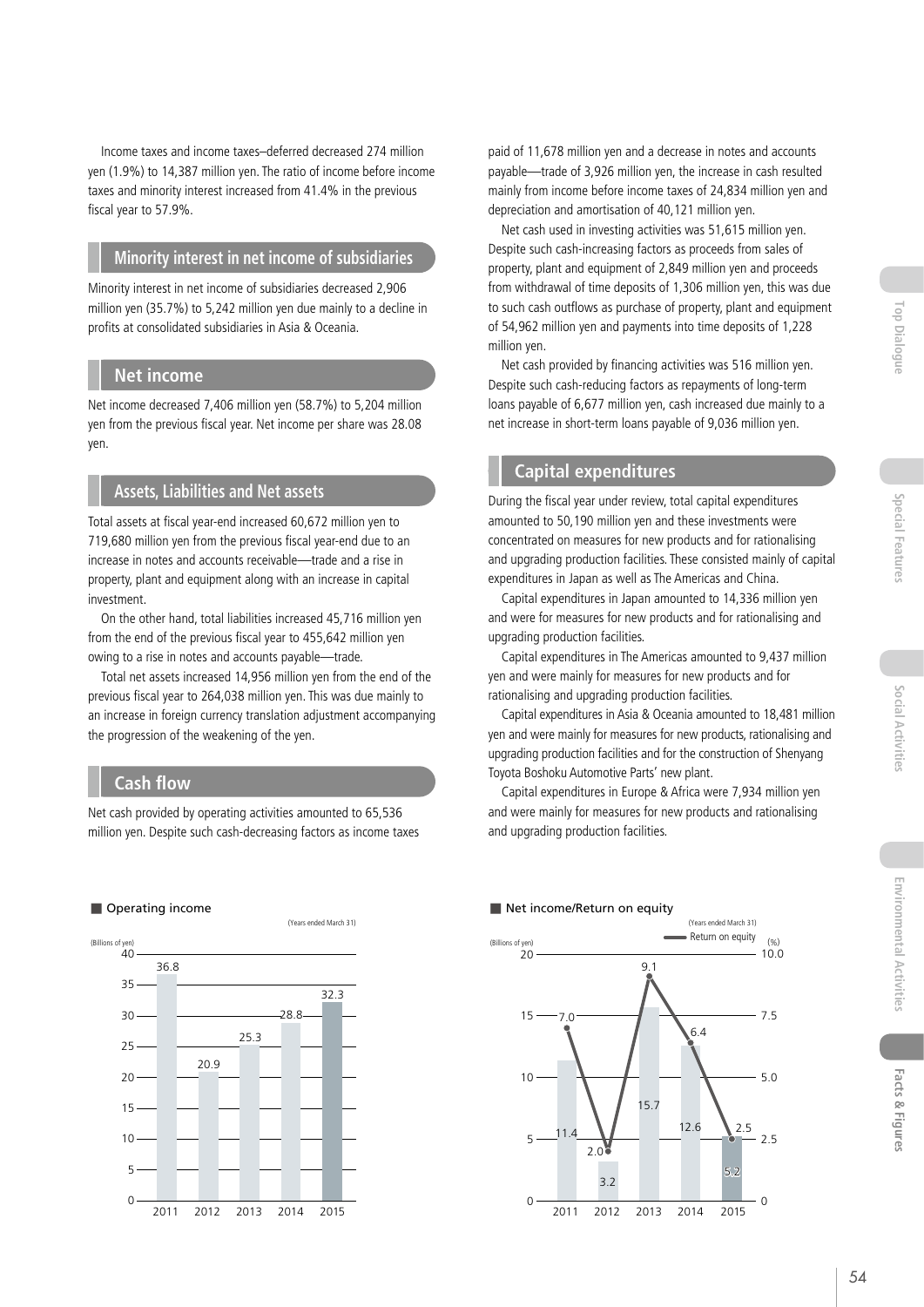# **10-Year Financial Summary**

|                                                  |                          | 2015        |              | 2014                            |   | 2013        |   | 2012              |  |
|--------------------------------------------------|--------------------------|-------------|--------------|---------------------------------|---|-------------|---|-------------------|--|
| Net sales                                        |                          | ¥ 1,305,502 |              | 1,218,399                       |   | ¥ 1,079,497 | ¥ | 964,295           |  |
| Operating income                                 |                          | 32,393      |              | 28,823                          |   | 25,302      |   | 20,910            |  |
| Ordinary income                                  |                          | 41,091      |              | 40,294                          |   | 33,914      |   | 23,225            |  |
| Net income (loss)                                |                          | 5,204       |              | 12,610                          |   | 15,792      |   | 3,232             |  |
| Total net assets                                 |                          | 264,038     |              | 249,082                         |   | 220,740     |   | 190,347           |  |
| Capital stock                                    |                          | 8,400       |              | 8,400                           |   | 8,400       |   | 8,400             |  |
| Total assets                                     |                          | 719,680     |              | 659,008                         |   | 583,955     |   | 597,654           |  |
| Capital expenditures                             |                          | 50,190      |              | 51,116                          |   | 36,805      |   | 37,583            |  |
| Depreciation and amortisation                    |                          | 40,121      |              | 36,302                          |   | 32,744      |   | 31,529            |  |
| R&D expenses                                     |                          | 38,821      |              | 40,189                          |   | 36,321      |   | 32,543            |  |
|                                                  |                          |             |              |                                 |   |             |   |                   |  |
| Per Share Data (Yen)                             |                          |             |              |                                 |   |             |   |                   |  |
| Net income (loss) (Basic)                        | $\mathbf{\underline{V}}$ | 28.08       | ¥            | 68.05                           | ¥ | 85.23       | ¥ | 17.45             |  |
| Net income (Diluted) (Note 3)                    |                          |             |              | $\hspace{0.1mm}-\hspace{0.1mm}$ |   |             |   | $\hspace{0.05cm}$ |  |
| Cash dividends                                   |                          | 18.00       |              | 18.00                           |   | 18.00       |   | 16.00             |  |
| Net assets                                       |                          | 1,164.36    |              | 1,115.69                        |   | 1,010.49    |   | 868.93            |  |
| Financial Indicators (%)                         |                          |             |              |                                 |   |             |   |                   |  |
| Operating income to net sales                    |                          | 2.5         |              | 2.4                             |   | 2.3         |   | 2.2               |  |
| Ordinary income to net sales                     |                          | 3.1         |              | 3.3                             |   | 3.1         |   | 2.4               |  |
| Return on equity (ROE)                           |                          | 2.5         |              | 6.4                             |   | 9.1         |   | 2.0               |  |
| Shareholders' Equity (at fiscal year-end)        |                          |             |              |                                 |   |             |   |                   |  |
| Number of shares issued (Thousands)              |                          | 187,665     |              | 187,665                         |   | 187,665     |   | 187,665           |  |
| Share price (Yen)                                |                          | 1,504       | $\mathsf{R}$ | 1,043                           | ¥ | 1,320       | ¥ | 976               |  |
| Market capitalisation (Millions of yen) (Note 4) | ¥                        | 282,249     |              | 195,735                         |   | 247,717     |   | 183,161           |  |
| Number of employees                              |                          | 41,509      |              | 38,198                          |   | 32,986      |   | 31,883            |  |
|                                                  |                          |             |              |                                 |   |             |   |                   |  |

Notes 1. Despite the existence of latent shares, net income per share after adjustment for latent shares in fiscal 2009 is not stated because of a net loss per share. 2. Effective from 2007, "Accounting Standard for Presentation of Net Assets in the Balance Sheet" (Accounting Standards Board of Japan Statement No. 5) and "Guidance on<br>Accounting Standard for Presentation of Net Assets in



## ■ Operating income/Operating income to net sales